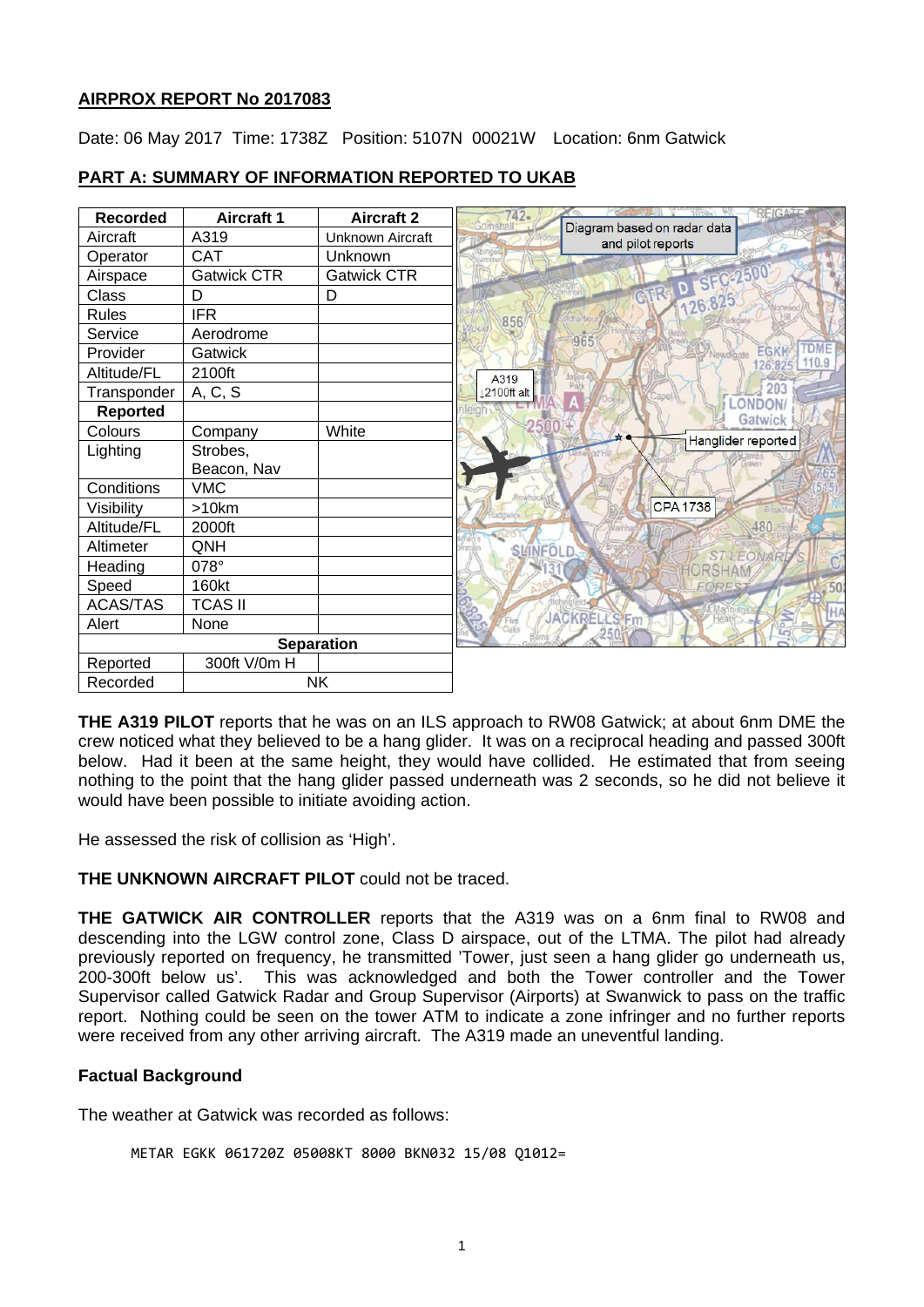### **Analysis and Investigation**

### **UKAB Secretariat**

The A319 and unknown aircraft pilots shared an equal responsibility for collision avoidance and not to operate in such proximity to other aircraft as to create a collision hazard<sup>[1](#page-1-0)</sup>. If the incident geometry is considered as head-on or nearly so then both pilots were required to turn to the right<sup>[2](#page-1-1)</sup>.

### **Comments**

#### **BHPA**

With the location and weather, it could not have been an unpowered hang glider or paraglider, it is also very unlikely to have been a powered hang glider. Regardless of what it was it obviously shouldn't have been in the CTR without a clearance.

#### **Summary**

An Airprox was reported when an A319 and an unknown aircraft flew into proximity at 1738 on Saturday  $6<sup>th</sup>$  May 2017. The A319 pilot was operating under IFR in VMC, and in receipt of an Aerodrome Service from Gatwick. The unknown aircraft could not be traced.

### **PART B: SUMMARY OF THE BOARD'S DISCUSSIONS**

Information available consisted of a report from the A319 pilot, transcripts of the relevant RT frequencies, radar photographs/video recordings, reports from the air traffic controllers involved and reports from the appropriate ATC and operating authorities.

The Board first discussed what the conflicting traffic might have been bearing in mind the BHPA comments that weather conditions meant that it was unlikely to have been either an unpowered or powered hang glider. The A319 pilot had obviously seen something which looked like a hang glider, and the Board wondered if it was more likely to have been a flex-wing microlight which, as it passed below the A319, may have looked like a hang glider if the fuselage structure was obscured. Unfortunately, without a radar track it had been impossible to trace the other pilot and so it was not possible to make any certain judgement. Nevertheless, whatever it had been, its pilot was not entitled to operate in that position on the approach lane to Gatwick within the Gatwick CTR, and the Board were clear that this was a serious breach of regulations by the pilot concerned.

Turning to the actions of the A319 crew, the Board thought that there was little more they could have done in the circumstances. They had no Traffic Information from ATC (because ATC didn't know it was there due to lack of radar conspicuity or any previous reports), nor would it have shown up on TCAS (because the other aircraft wasn't transponding). See and avoid was the only available barrier, which was a highly unsatisfactory state of affairs for an airliner in controlled airspace. Although the A319 crew saw the other aircraft, they reported that they didn't have any time to react and so it was purely fortuitous that the unknown aircraft was at a different height to the A319 and passed below.

In determining the cause of the Airprox, the Board were quick to agree that because the unknown aircraft was not entitled to operate in that airspace it had effectively been flown into confliction with the A319. The achieved separation had been purely serendipitous, and the Board assessed that the description of the incident by the A319 pilot indicated that safety margins had been reduced well below the norm; accordingly, they assessed the risk of collision as Category B.

 $\overline{a}$ 

<span id="page-1-0"></span><sup>1</sup> SERA.3205 Proximity.

<span id="page-1-1"></span><sup>2</sup> SERA.3210 Right-of-way (c)(1) Approaching head-on.